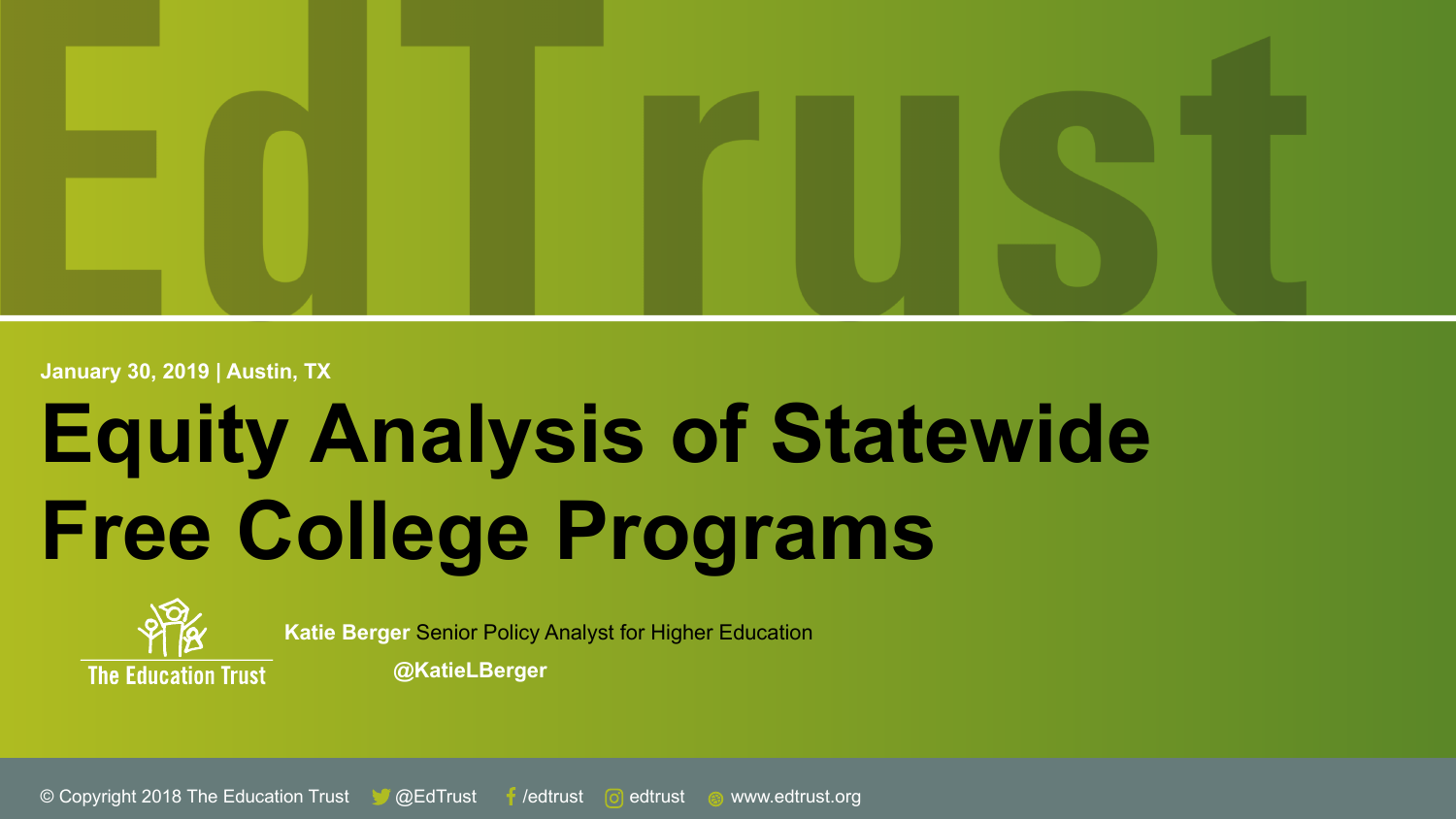### Why Examine Free College?

- Currently 200+ free college programs in 41 states
- In 2016-17 alone:
	- 50 new state and local programs
	- 42 unique proposals and EOs in 28 states related to state-wide programs
- Federal proposals: America's College Promise (Obama 2015), College for All Act (Sanders 2015 & 2017) Debt-Free College Act (Schatz 2018)
- Free college has the potential to join the GI Bill, Morrill Act, and Higher Ed Act of 1965 as a pivotal moment that drastically alters the course of higher education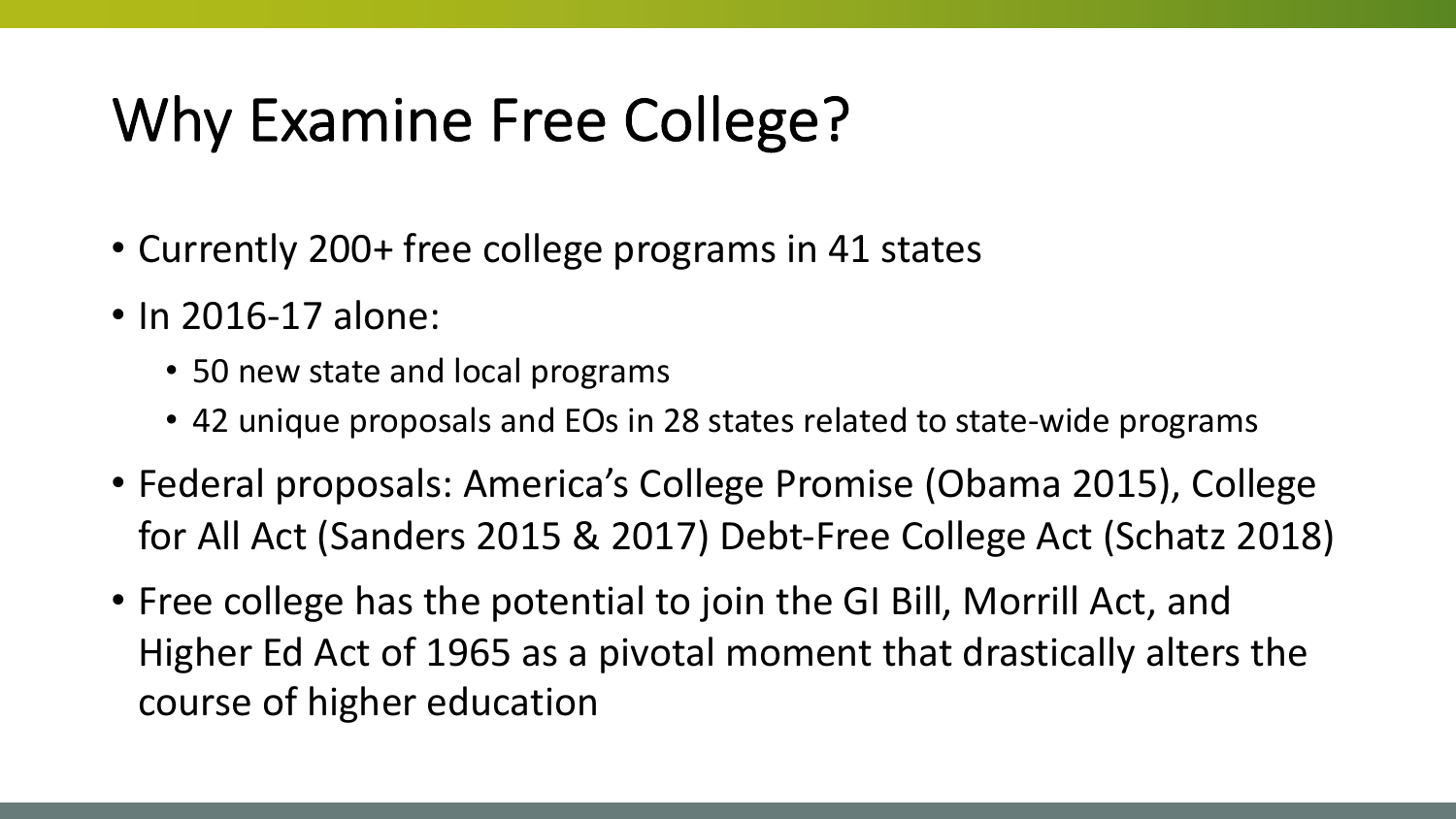#### **WHAT DOES IT COVER?**

- Living Costs for Low-Income Students
- Fees for All Recipients
- At Least 4 Years of College
- Tuition at 4-Year Colleges

#### **WHO DOES IT COVER?**

- Adult and Returning Students
- Students with a 2.0 GPA
- Students Enrolling Half Time

#### **DOES IT STAY A GRANT FOREVER?**

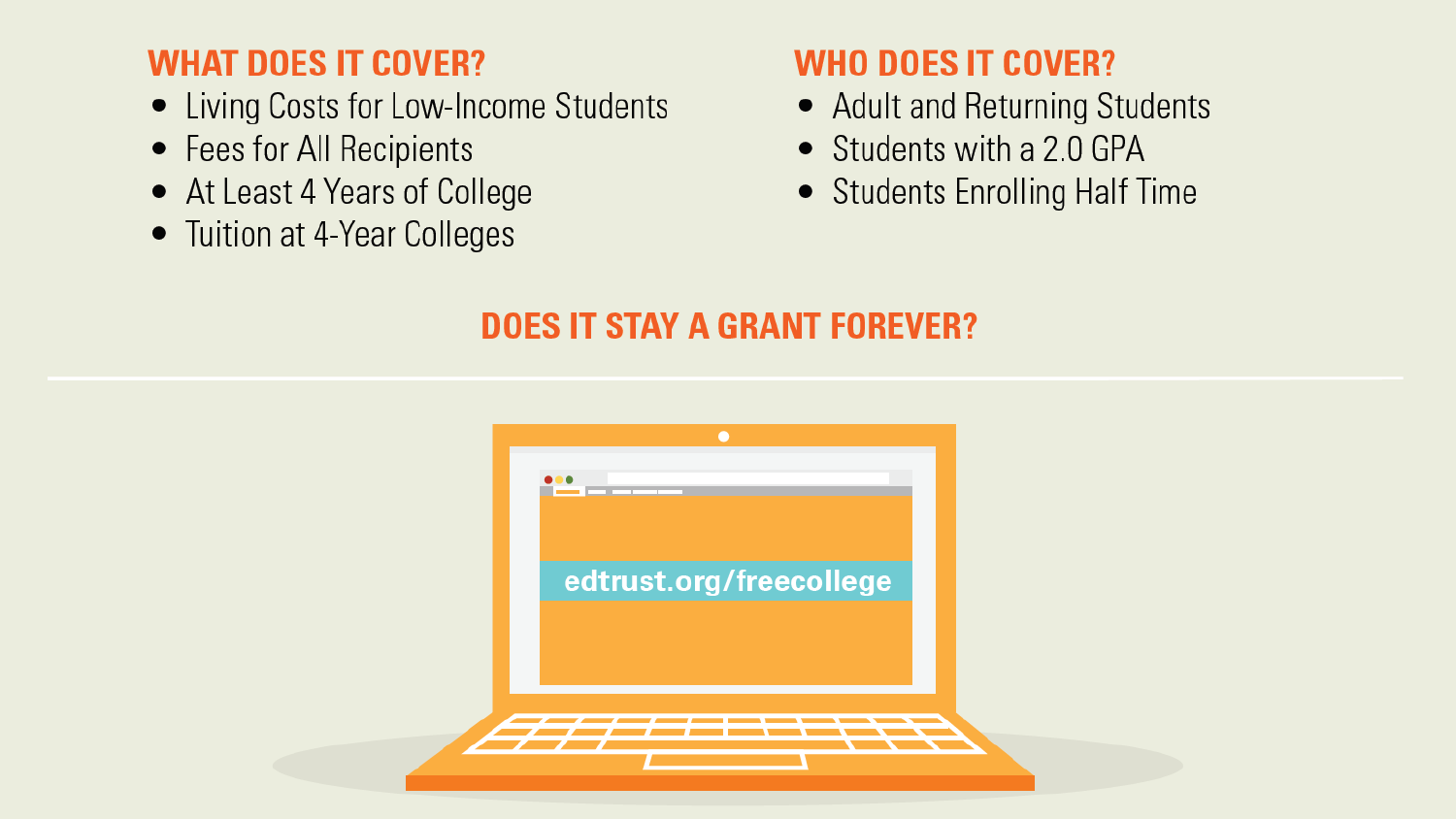### Do Low-Income Students Benefit Financially?



- 8 of 13 active statewide programs use this model, which provides little to no financial benefit for low-income students
	- 7 are limited to community colleges (DE, HI, MO, NV, OR, RI, TN)
		- Avg CC tuition: \$3,570
		- Max Pell: \$6,095
	- NY Excelsior includes SUNY and CUNY, 2 and 4 year programs
		- SUNY tuition: \$6,870 (BA), \$4,680 (AA); CUNY tuition: \$6,730 (4 yr), \$4,800 (2 yr)
		- Pell  $(56,095) + TAP (55,165) = $11,260$
- 5 of 13 active programs did help low-income students cover living costs
	- 4 have income caps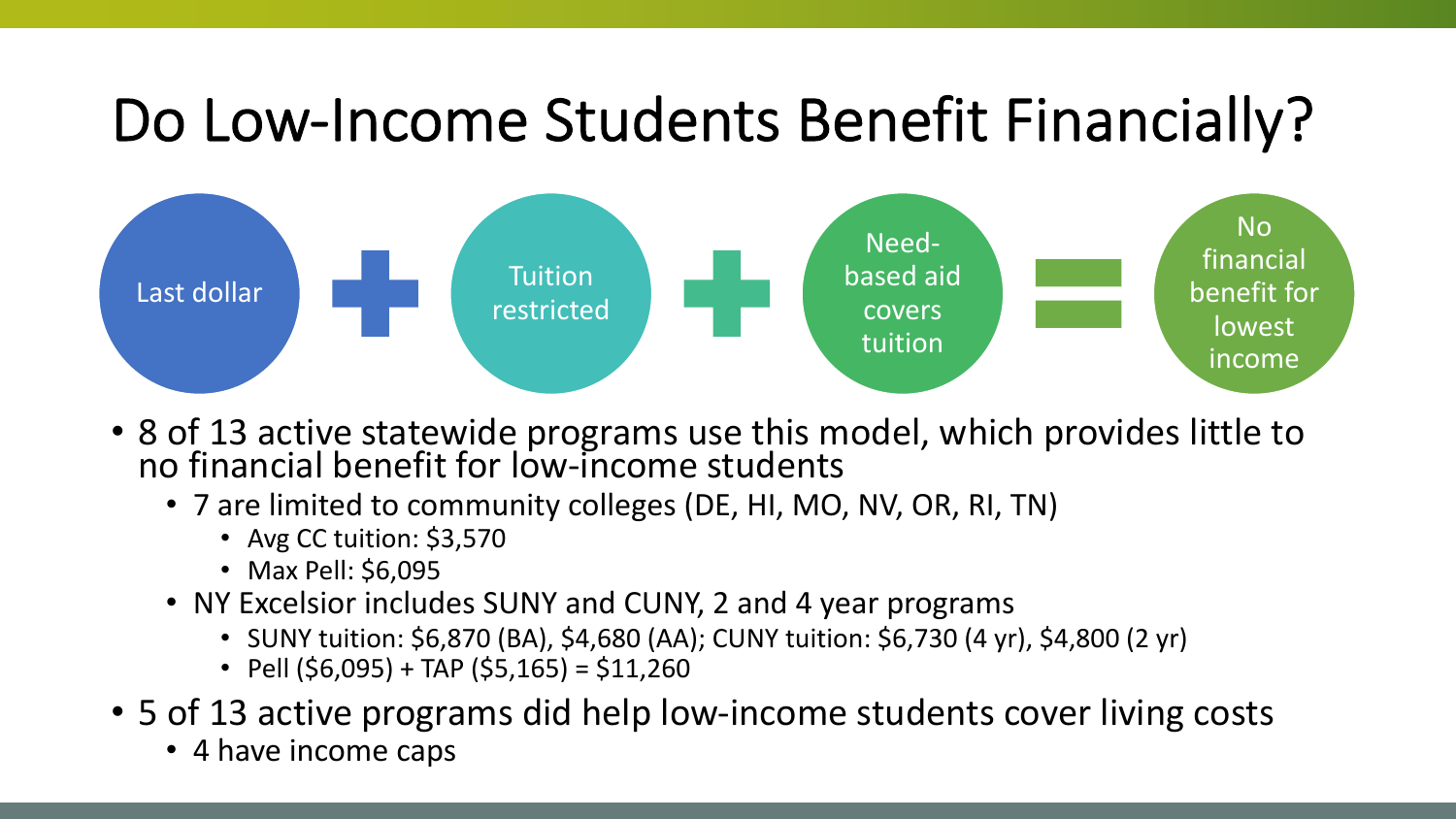# Approaches to Helping Low-Income Students Cover Living Expenses

| <b>Approach</b>                                                                                                                                                 | <b>Existing</b> | <b>Proposed</b> |
|-----------------------------------------------------------------------------------------------------------------------------------------------------------------|-----------------|-----------------|
| Let awards be used for living costs if tuition is paid through other<br>source: LA, OK, MD (covers CoA up to \$17,500)                                          | 3               |                 |
| Don't reduce awards based on other grants aka "first dollar": IN, WA 2                                                                                          |                 | 2               |
| Provide tuition waivers or exemptions instead of direct aid: CA*                                                                                                |                 | 3               |
| Provide minimum awards or cover select expenses (e.g. books and<br>supplies) aka "last dollar plus": OR, HI, MT*<br>not sufficient to meet living cost criteria | 3               | $\overline{4}$  |

• Of the 5 active programs meeting this criteria, 4 have an income cap

\*programs in CA and MT have been enacted but not implemented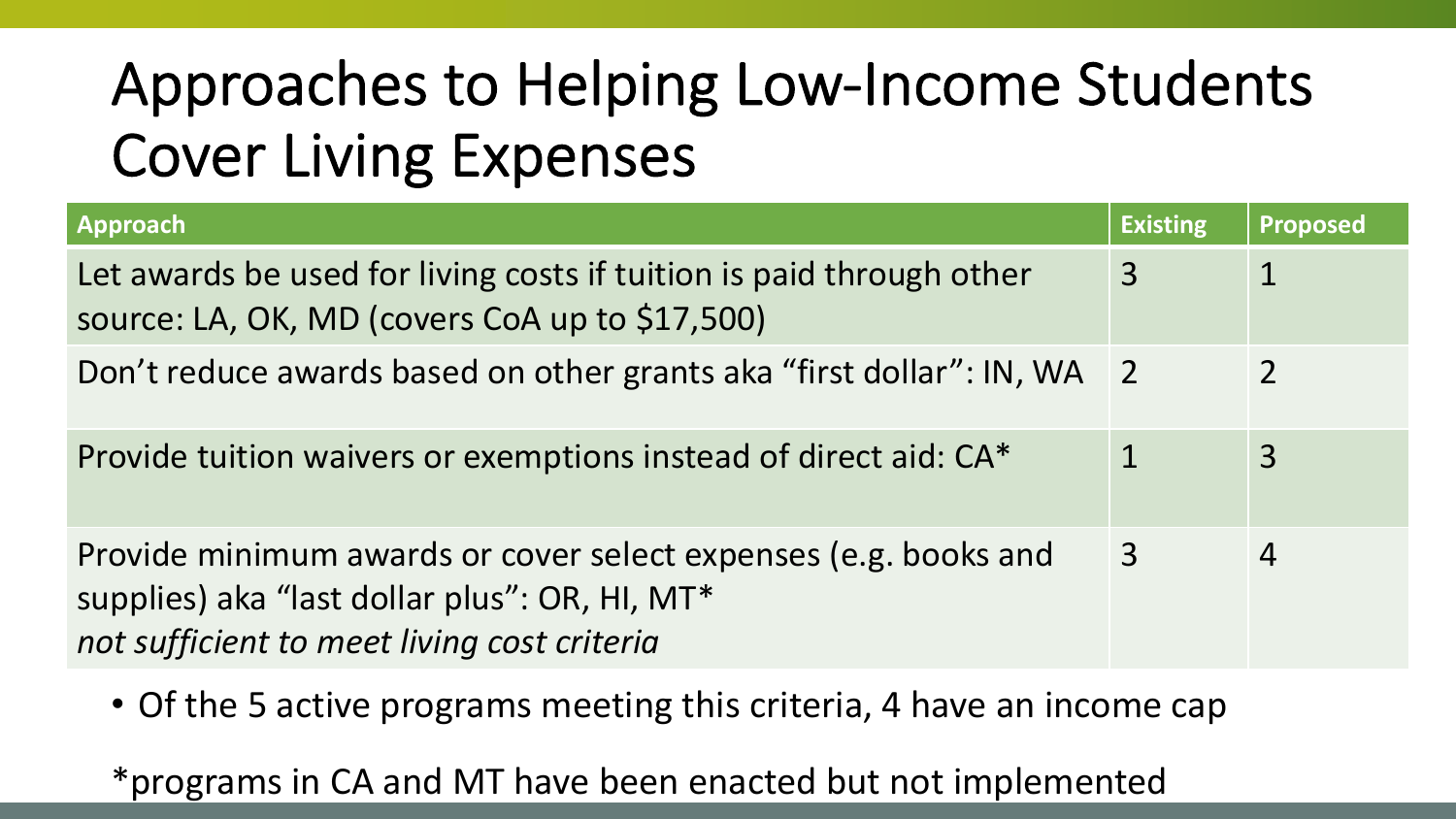### What's Covered?

- 8 of 13 existing programs cover fees
	- Often just mandatory fees
	- Fees make up ~20% of tuition and fees at a typical 4-year public college
	- Average fees at 4 year publics went up from \$912 in 2000 to \$1,885 in 16-17, more rapid growth than tuition
- 6 of 13 existing programs enable students to earn a BA
	- 5 are first dollar (IN, LA, MD, OK, WA)
		- Of these, 4 are income capped (all but LA)
	- NY is the only last dollar program that covers BAs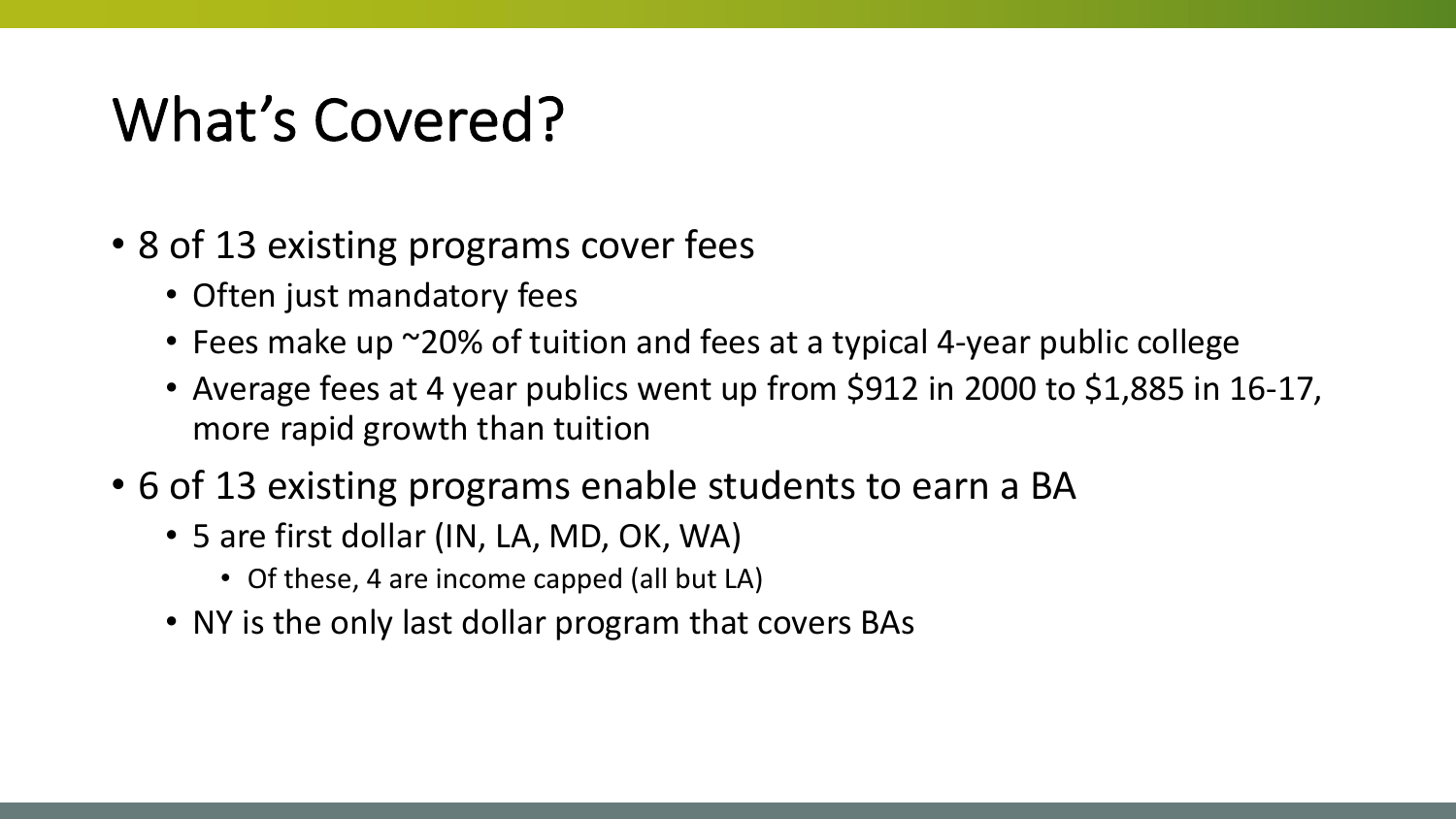# Who's Eligible?

- Only 2 of 13 active programs benefit adult and returning students (TN and HI), both are last dollar, CC only
- 9 require students to enroll full time or earn 30 credits/year, often without providing sufficient aid for low-income students to forgo work
- 4 require students to earn higher than a 2.0 GPA in college to maintain eligibility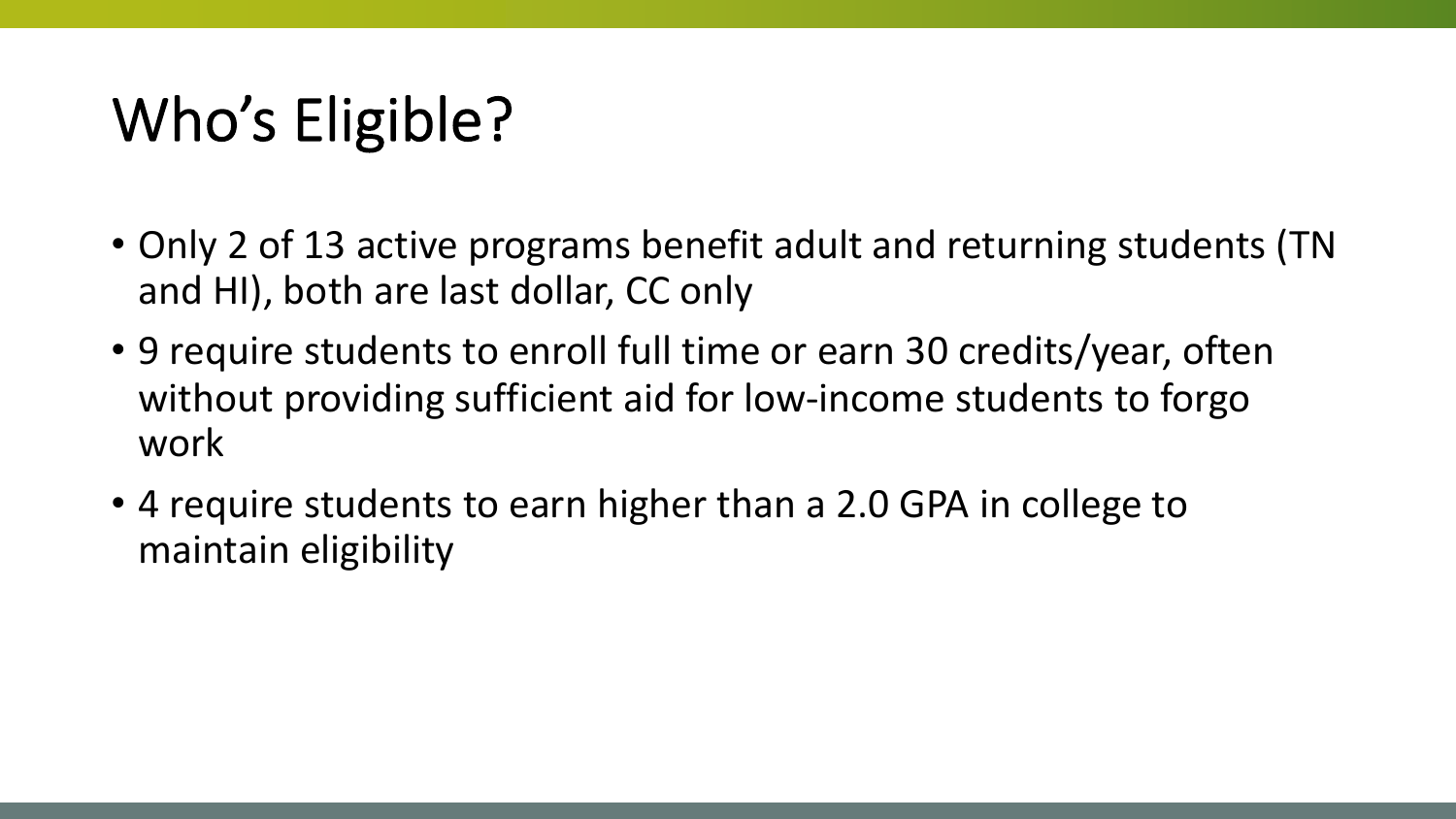# A Growing Trend– Penalizing Free College Aid Recipients for Moving Out of State

- **New York Excelsior:** recipients must repay aid if they don't live in the state for as many years as they received the award, and, if employed during that time, be employed in New York (no interest)
- **Rhode Island Promise:** recipients are asked to commit to staying in the state after college, but there's no penalty for leaving
- **Florida Sunshine Scholarship proposal:** require must repay aid plus interest (equal to the federal student loan interest rate) if they don't live and work in the state as long as they received the grant
- **Wisconsin Promise Program proposal:** recipients must repay aid plus 5% interest if they don't graduate with a 3.0 GPA and maintain continuous employment in the state for three years after graduation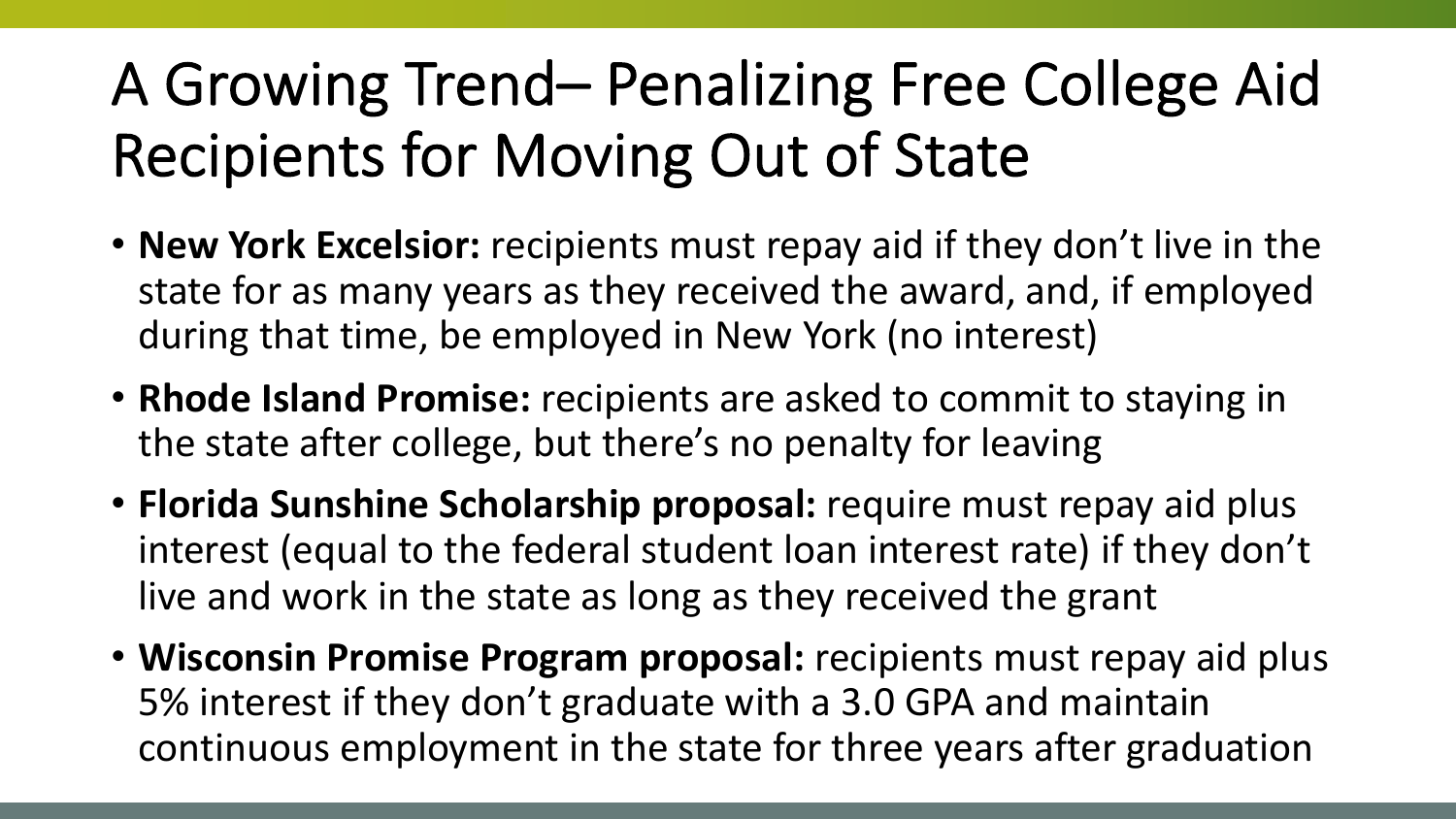#### Free College – Who Do Programs Benefit?

- Programs without income caps were less likely to benefit low-income students and students of color, e.g.:
	- 1/3 of Missouri A+ Grant recipients were from families earning over \$100k and 1/2 of the program's funding was spent on families who earned over \$80k
	- Only 18% of Delaware SEED Grant recipients were Pell eligible in 2018
	- 78% of Oregon Promise funds went to non-Pell students (dropped to 69% w/ income cap)

| <b>State</b>           | % of Free<br><b>College</b> | % State<br><b>Population</b> | % of Free<br><b>College</b> | % State<br><b>Population</b> | Income<br>cap?  |
|------------------------|-----------------------------|------------------------------|-----------------------------|------------------------------|-----------------|
|                        | <b>Participants</b>         | : Black                      | <b>Participants</b>         | : Hispanic                   |                 |
|                        | : Black                     |                              | : Hispanic                  |                              |                 |
| <b>Delaware</b>        | 12%                         | 23%                          | 13%                         | 9%                           | <b>No</b>       |
| <b>Indiana</b>         | 15%                         | 10%                          | 10%                         | 7%                           | Yes             |
| <b>Maryland</b>        | 50%                         | 31%                          | N/A <sup>1</sup>            | N/A                          | <b>Yes</b>      |
| <b>Missouri</b>        | 2%                          | 12%                          | 3%                          | 4%                           | <b>No</b>       |
| <b>Oklahoma</b>        | 9%                          | 8%                           | 13%                         | 10%                          | Yes             |
| Oregon                 | 1%                          | 2%                           | 19%                         | 13%                          | No <sup>2</sup> |
| Tennessee <sup>3</sup> | 14%                         | 17%                          | 4%                          | 5%                           | <b>No</b>       |
| <b>Washington</b>      | 9%                          | 4%                           | 31%                         | 12%                          | <b>Yes</b>      |

 $11$  Maryland disaggregated by Black and non-Black only

 $12$  Oregon had an income cap in 2017-2018 but that cap was not in effect when the demographic data above was collected

<sup>[3]</sup> Includes Tennessee Promise only and includes students who qualified but did not receive aid because their tuition was paid for from other sources